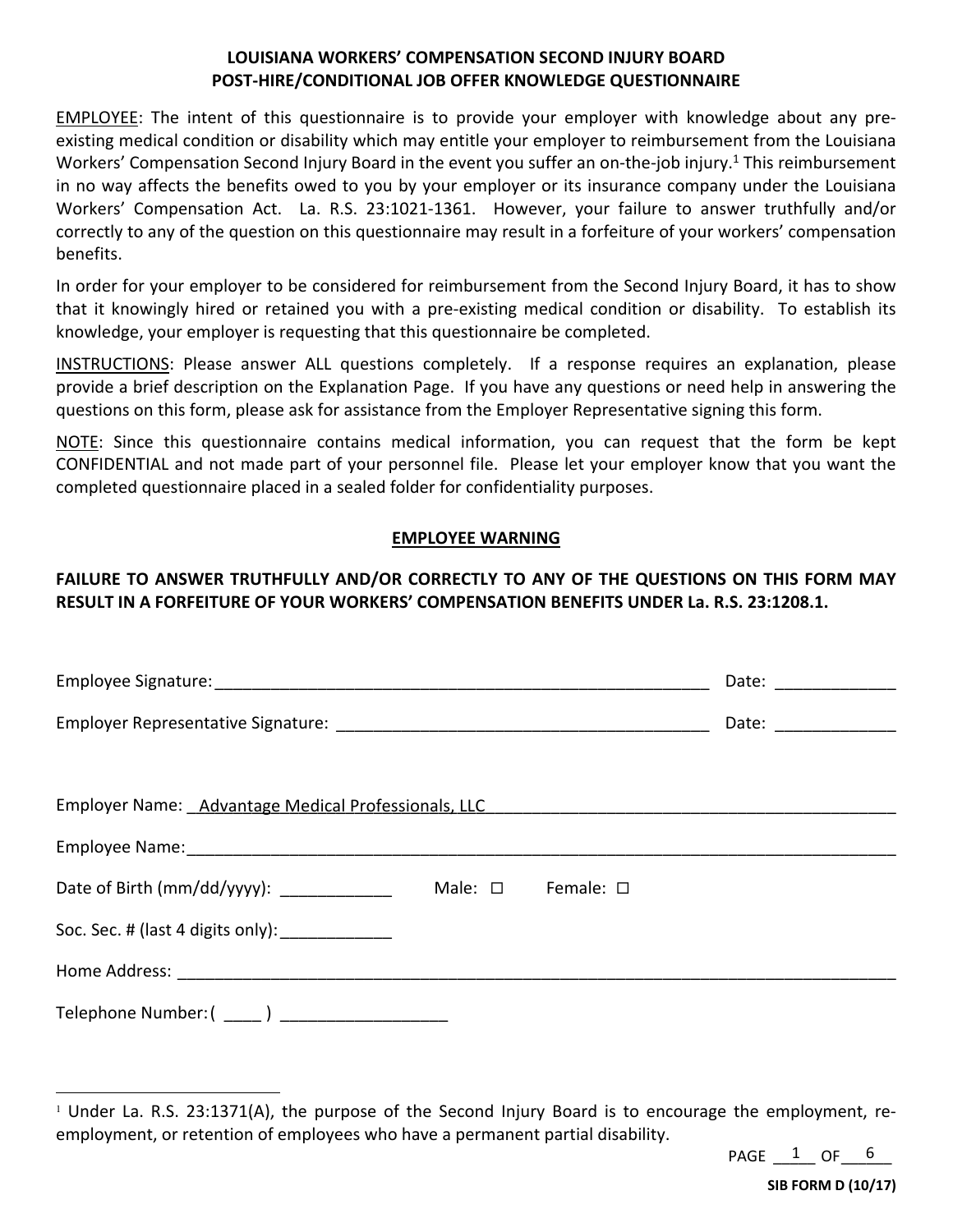### **Disease and Other Medical Conditions you currently have or have ever had.**

For all conditions that you check yes, write a brief explanation on the Explanation Page.

[Please check the appropriate box next to each. Every illness/injury requires a Yes (Y) or No (N) answer.]

| Y N                                 | Υ<br>-N                                  | Y<br><b>N</b>                   | Y N                                         |
|-------------------------------------|------------------------------------------|---------------------------------|---------------------------------------------|
| $\square$ $\square$ Diabetes        | $\Box$ $\Box$ Cerebral Palsy             | $\Box$ $\Box$ Arthritis         | $\Box$ Heart Disease/Heart Attack           |
| $\Box$ $\Box$ Silicosis             | Tuberculosis<br>$\Box$<br>П              | $\Box$ $\Box$ Parkinson's       | $\Box$ $\Box$ Congestive Heart Failure      |
| $\Box$ $\Box$ Varicose Veins        | $\Box$ Multiple Sclerosis<br>□           | $\Box$ $\Box$ Brain Damage      | $\Box$ $\Box$ Vision Loss, one or both eyes |
| $\square$ $\square$ Asbestosis      | $\Box$ Post Traumatic Stress<br>П        | $\Box$ $\Box$ Asthma            | $\Box$ $\Box$ Disability from Polio         |
| $\square$ $\square$ Hyperinsulinism | $\Box$ Osteomyelitis                     | $\Box$ $\Box$ Dementia          | $\Box$ Psychoneurotic Disability            |
| $\Box$ $\Box$ Alzheimer's           | $\Box$ Nervous Disorder<br>П             | $\Box$ $\Box$ Thrombophlebitis  | $\Box$ $\Box$ Ruptured or Herniated Disc    |
| $\Box$ $\Box$ Emphysema             | $\Box$ $\Box$ Muscular Dystropy          | $\Box$ $\Box$ Arteriosclerosis  | $\Box$ $\Box$ Ankylosis or Joint Stiffening |
| $\square$ $\square$ Hearing Loss    | <b>Migraine Headaches</b><br>$\Box$<br>□ | $\square$ $\square$ Hodgkin's   | $\Box$ $\Box$ High/Low Blood Pressure       |
| $\square$ $\square$ COPD            | $\Box$ $\Box$ Mental Retardation         | $\square$ $\square$ Cancer      | $\Box$ $\Box$ Carpal Tunnel Syndrome        |
| $\Box$ $\Box$ Hypertension          | Kidney Disorder<br>$\Box$<br>□           | $\Box$ $\Box$ Double Vision     | $\Box$ $\Box$ Compressed Air Sequelae       |
| $\Box$ $\Box$ Head Injury           | $\Box$ Loss of Use of Limb<br>П          | $\Box$ Mental Disorders         | $\Box$ $\Box$ Disease of the Lung           |
| $\Box$ $\Box$ Epilepsy              | $\Box$ Seizure Disorder<br>П             | $\Box$ $\Box$ Hemophilia        | □ □ Coronary Artery Disease                 |
| $\Box$ $\Box$ Stroke                | □ Sickle Cell Disease                    | $\Box$ $\Box$ Bleeding Disorder | $\Box$ $\Box$ Heavy Metal Poisoning         |

**Surgical Treatment** [Please check the appropriate box. Each illness/injury requires a Yes (Y) or No (N) answer.] For each Yes (Y) answer, please complete the information corresponding to the surgery on the right. Additional information can be provided on the Explanation Page, if necessary.

| Y N | $\Box$ $\Box$ Spinal Disc Surgery      |                |                 | Year (approximate if unsure)___________ |                                             |
|-----|----------------------------------------|----------------|-----------------|-----------------------------------------|---------------------------------------------|
|     | $\Box$ $\Box$ Spinal Fusion Surgery    |                |                 | Year (approximate if unsure)___________ |                                             |
|     | $\Box$ $\Box$ Amputated Foot           | Left $\square$ | Right $\Box$    |                                         | Year (approx. if unsure) ____________       |
|     | $\Box$ $\Box$ Amputated Leg            | Left $\square$ | Right $\Box$    |                                         | Year (approx. if unsure) ____________       |
|     | $\square$ $\square$ Amputated Arm      | Left $\square$ | Right $\square$ |                                         | Year (approx. if unsure) ___________        |
|     | $\Box$ $\Box$ Amputated Hand           | Left $\square$ | Right $\Box$    |                                         | Year (approx. if unsure) ___________        |
|     | $\Box$ $\Box$ Knee Replacement         | Left $\square$ | Right $\square$ |                                         | Year (approx. if unsure) ____________       |
|     | $\Box$ $\Box$ Hip Replacement          | Left $\square$ |                 |                                         | Right □ Year (approx. if unsure) __________ |
|     | $\Box$ $\Box$ Other Joint Replacement  |                |                 |                                         |                                             |
|     | $\Box$ $\Box$ Other Surgical Procedure |                |                 |                                         |                                             |
|     | $\Box$ $\Box$ Other Surgical Procedure |                |                 |                                         |                                             |
|     | $\Box$ $\Box$ Other Surgical Procedure |                |                 |                                         |                                             |
|     | $\Box$ $\Box$ Other Surgical Procedure |                |                 |                                         |                                             |
|     |                                        |                |                 |                                         |                                             |
|     |                                        |                |                 |                                         |                                             |

 $PAGE \_ 2 \_ OF \_ 6 \_$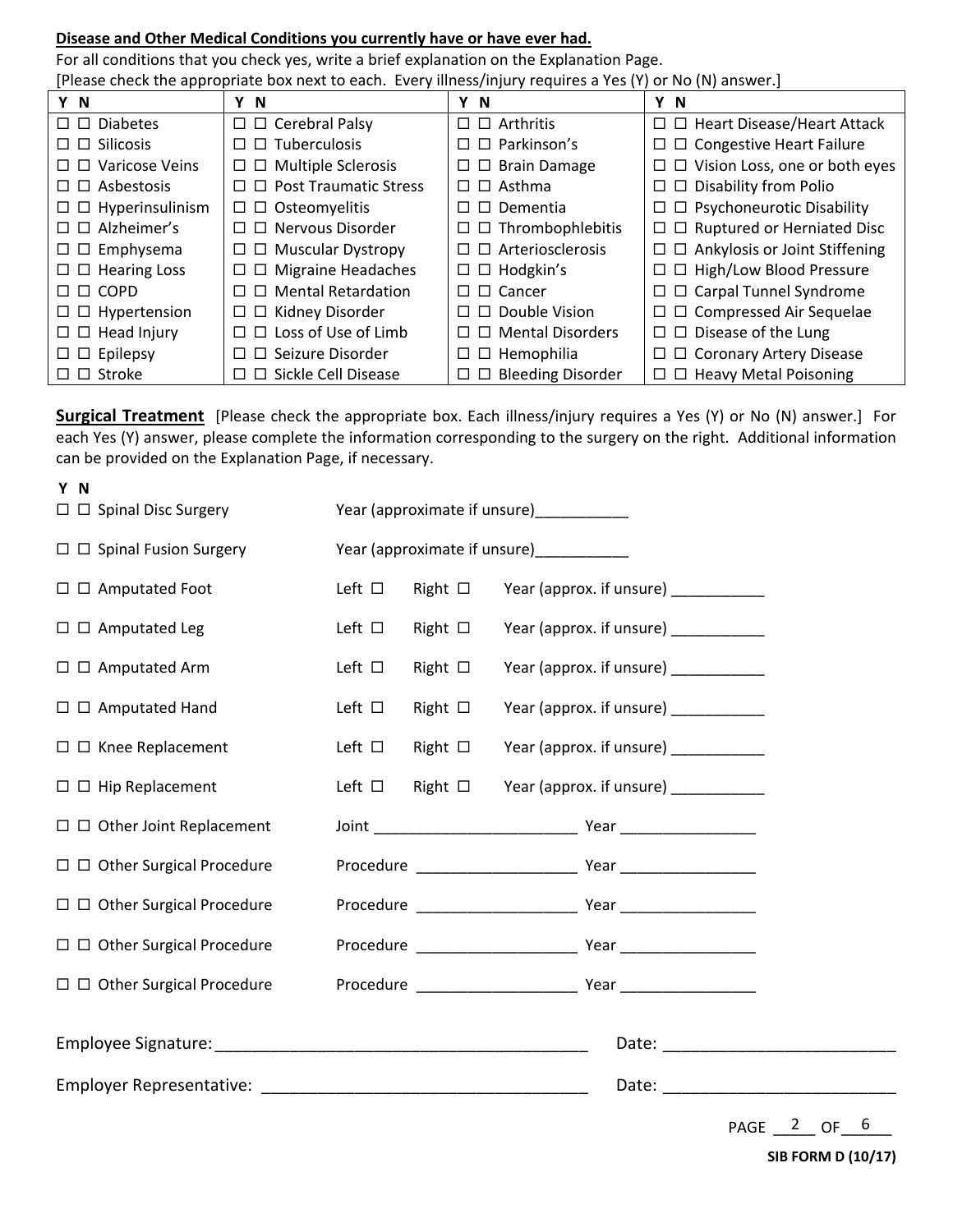# **EXPLANATION PAGE**

Please use the space below to explain the illnesses and/or conditions that you checked a Yes (Y) **or** any other medical conditions that may not be listed on this form. Ask your employer for additional copies of this page if needed.

|                                                                                                                                                                                                                                |               | Year Diagnosed (approx): \\end{\math{\math{\math{\math{\math{\math{\math{\math{\math{\math{\math{\math{\math{\math{\math{\math{\math{\math{\math{\math{\math{\math{\math{\math{\math{\math{\math{\math{\math{\math{\math{\math |
|--------------------------------------------------------------------------------------------------------------------------------------------------------------------------------------------------------------------------------|---------------|--------------------------------------------------------------------------------------------------------------------------------------------------------------------------------------------------------------------------------|
| Are you still treating for this condition?                                                                                                                                                                                     | Yes $\Box$    | No $\square$                                                                                                                                                                                                                   |
| Are you taking medication for this condition?                                                                                                                                                                                  | Yes $\Box$    | No <sub>1</sub>                                                                                                                                                                                                                |
| Do you have any permanent restrictions for this condition?                                                                                                                                                                     | Yes $\Box$    | No <sub>1</sub>                                                                                                                                                                                                                |
|                                                                                                                                                                                                                                |               |                                                                                                                                                                                                                                |
|                                                                                                                                                                                                                                |               |                                                                                                                                                                                                                                |
|                                                                                                                                                                                                                                |               | _Year Diagnosed (approx): __________________                                                                                                                                                                                   |
| Are you still treating for this condition?                                                                                                                                                                                     | Yes $\square$ | No $\square$                                                                                                                                                                                                                   |
| Are you taking medication for this condition?                                                                                                                                                                                  | Yes $\Box$    | No <sub>1</sub>                                                                                                                                                                                                                |
| Do you have any permanent restrictions for this condition?                                                                                                                                                                     | Yes $\Box$    | No <sub>1</sub>                                                                                                                                                                                                                |
|                                                                                                                                                                                                                                |               |                                                                                                                                                                                                                                |
|                                                                                                                                                                                                                                |               |                                                                                                                                                                                                                                |
|                                                                                                                                                                                                                                |               |                                                                                                                                                                                                                                |
| Are you still treating for this condition?                                                                                                                                                                                     | Yes $\Box$    | $No$ $\square$                                                                                                                                                                                                                 |
| Are you taking medication for this condition?                                                                                                                                                                                  | Yes $\Box$    | No <sub>1</sub>                                                                                                                                                                                                                |
| Do you have any permanent restrictions for this condition?                                                                                                                                                                     | Yes $\Box$    | No <sub>1</sub>                                                                                                                                                                                                                |
|                                                                                                                                                                                                                                |               |                                                                                                                                                                                                                                |
|                                                                                                                                                                                                                                |               |                                                                                                                                                                                                                                |
| CONDITION: THE PROPERTY OF STATE OF A SERVICE SERVICE OF A SERVICE SERVICE OF A SERVICE OF A SERVICE OF A SERVICE OF A SERVICE OF A SERVICE OF A SERVICE OF A SERVICE OF A SERVICE OF A SERVICE OF A SERVICE OF A SERVICE OF A |               |                                                                                                                                                                                                                                |
| Are you still treating for this condition?                                                                                                                                                                                     | Yes $\Box$    | No <sub>1</sub>                                                                                                                                                                                                                |
| Are you taking medication for this condition?                                                                                                                                                                                  | Yes $\square$ | No $\square$                                                                                                                                                                                                                   |
| Do you have any permanent restrictions for this condition?                                                                                                                                                                     | Yes $\square$ | No $\square$                                                                                                                                                                                                                   |
|                                                                                                                                                                                                                                |               |                                                                                                                                                                                                                                |
|                                                                                                                                                                                                                                |               |                                                                                                                                                                                                                                |
|                                                                                                                                                                                                                                |               |                                                                                                                                                                                                                                |
|                                                                                                                                                                                                                                |               |                                                                                                                                                                                                                                |

 $\mathsf{PAGE} \_\_3 \_\mathsf{OF} \_\mathsf{6} \_\_$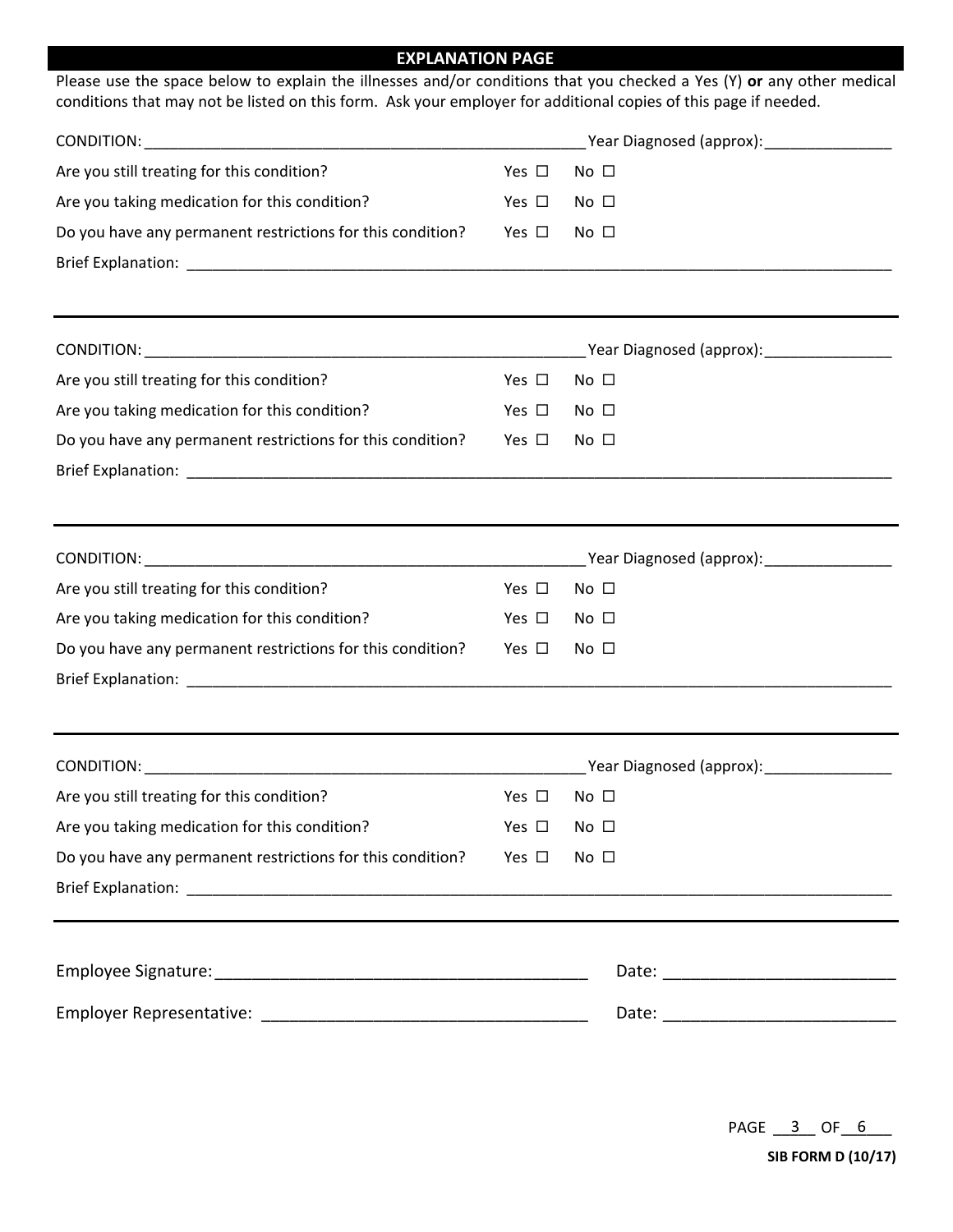Please answer the following questions.

|  | 1. Has any doctor ever restricted your activities? Yes $\Box$ No $\Box$<br>Were the restrictions: Permanent _____ Temporary ____<br>Are your activities currently restricted? Yes □ No □                                           |                                                                                                            |  |  |  |
|--|------------------------------------------------------------------------------------------------------------------------------------------------------------------------------------------------------------------------------------|------------------------------------------------------------------------------------------------------------|--|--|--|
|  | provider? Yes □ No □                                                                                                                                                                                                               | 2. Are you presently treating with a doctor, chiropractor, psychiatrist, psychologist or other health-care |  |  |  |
|  |                                                                                                                                                                                                                                    |                                                                                                            |  |  |  |
|  |                                                                                                                                                                                                                                    |                                                                                                            |  |  |  |
|  |                                                                                                                                                                                                                                    |                                                                                                            |  |  |  |
|  | 3. If you are currently taking prescription medication other than those listed on the Explanation Page, please<br>complete the requested information below.                                                                        |                                                                                                            |  |  |  |
|  |                                                                                                                                                                                                                                    |                                                                                                            |  |  |  |
|  |                                                                                                                                                                                                                                    |                                                                                                            |  |  |  |
|  | 4. Have you ever had an on the job accident? Yes $\Box$ No $\Box$                                                                                                                                                                  | If you answered "YES," please provide the date for each injury and the nature of the injury:               |  |  |  |
|  |                                                                                                                                                                                                                                    |                                                                                                            |  |  |  |
|  |                                                                                                                                                                                                                                    |                                                                                                            |  |  |  |
|  | 5. Has a doctor recommended a surgical procedure, which has not been completed prior to this date,<br>including but not limited to knee, hip or shoulder replacement? Yes $\Box$ No $\Box$<br>If you answered YES, please provide: |                                                                                                            |  |  |  |
|  |                                                                                                                                                                                                                                    |                                                                                                            |  |  |  |
|  |                                                                                                                                                                                                                                    |                                                                                                            |  |  |  |
|  |                                                                                                                                                                                                                                    |                                                                                                            |  |  |  |
|  |                                                                                                                                                                                                                                    |                                                                                                            |  |  |  |
|  |                                                                                                                                                                                                                                    |                                                                                                            |  |  |  |
|  |                                                                                                                                                                                                                                    |                                                                                                            |  |  |  |
|  |                                                                                                                                                                                                                                    | PAGE 4 OF 6                                                                                                |  |  |  |

| <b>SIB FORM D (10/17)</b> |  |
|---------------------------|--|
|                           |  |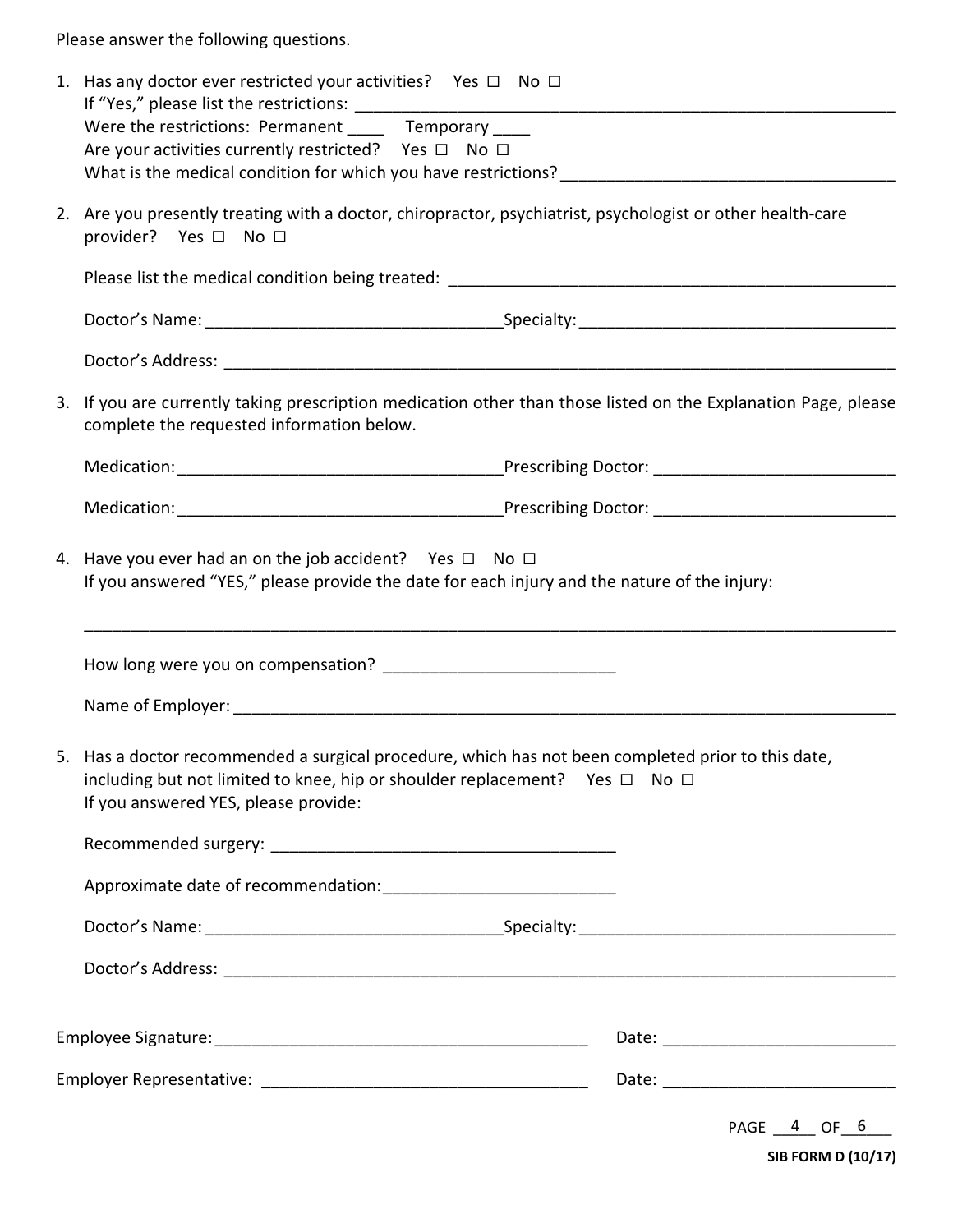#### **EMPLOYEE WARNING**

# **FAILURE TO ANSWER TRUTHFULLY AND/OR CORRECTLY TO ANY OF THE QUESTIONS ON THIS FORM MAY RESULT IN A FORFEITURE OF ANY AND ALL WORKERS COMPENSATION BENEFITS UNDER La. R.S. 23:1208.1.**

I have completed this form honestly and to the best of my knowledge. I understand that providing false information or omitting pertinent information could result in loss of my workers compensation benefits should I become injured on the job.

Employee Signature:\_\_\_\_\_\_\_\_\_\_\_\_\_\_\_\_\_\_\_\_\_\_\_\_\_\_\_\_\_\_\_\_\_\_\_\_\_\_\_\_\_\_\_\_\_\_\_\_\_\_\_\_\_ Date: \_\_\_\_\_\_\_\_\_\_\_\_\_

Employee Printed Name: \_\_\_\_\_\_\_\_\_\_\_\_\_\_\_\_\_\_\_\_\_\_\_\_\_\_\_\_\_\_\_\_\_\_\_\_\_\_\_\_\_\_\_\_\_\_\_\_\_\_\_\_\_\_\_\_\_\_\_\_\_\_\_\_\_\_\_\_\_

PAGE  $\frac{5}{2}$  OF  $\frac{6}{2}$